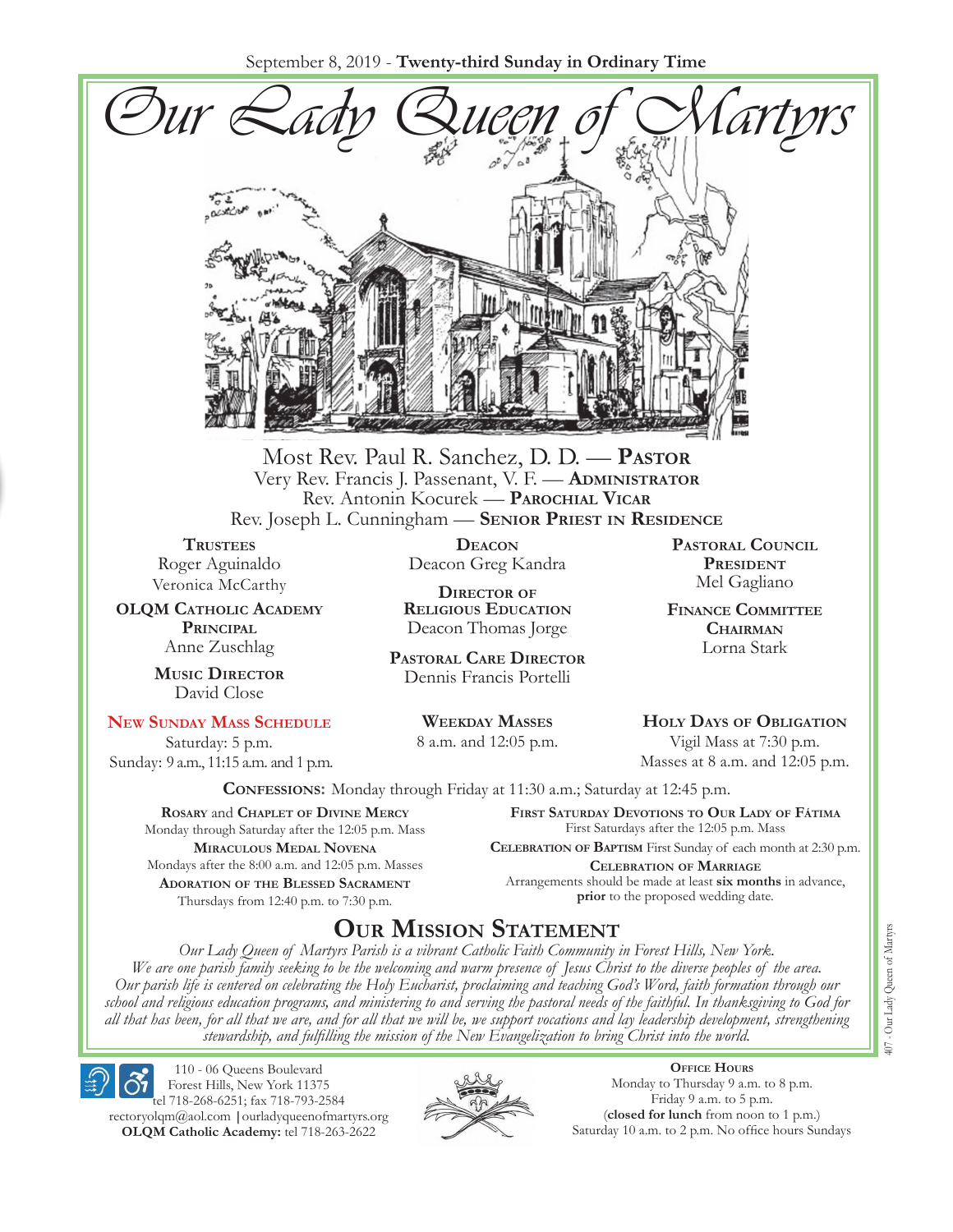## **Masses for the Week**

*Saturday, September 7* **8 a.m.** Souls in Purgatory **12:05 p.m***.* Manuel Torres de Asis, Sr. **5 p.m.** Antoinette Grosso

*Sunday, September 8*

**9 a.m. Family Mass celebrated for the parishioners of Our Lady Queen of Martyrs** *Children's Liturgy of the Word* 

*Monday, September 9*

**Saint Peter Claver 8 a.m.** Gilbert Munoz **12:05 p.m.** Lydia Katz

*Tuesday, September 10* **8 a.m.** Angelo Sparto **12:05 p.m***.* Deanna Condino [living]

*Wednesday, September 11* **8 a.m.** Francesca Pacchiano **12:05 p.m.** Gabriella A. Bodok **And for those lost in the 9/11 terrorist attacks**

> *Thursday, September 12* **Most Holy Name of Mary 8 a.m.** Martha Figueroa **12:05 p.m***.* Elaine D'Angelo

*Friday, September 13* **Saint John Chrysostom 8 a.m.** David Hildreth **12:05 p.m***.* Concetta (Tina) Massimiano

*Saturday, September 14* **Exaltation of the Holy Cross 8 a.m.** Brian Kearney **12:05 p.m***.* Ricardo Senior Sotomayor **5 p.m.** Emily Ingrald

# **Remember Our Sick**

Aldo Arcomano, Michael Bekman, Alexander Berardino, Mark Bradley, Elba Camacho, Shana Clemente, Maria Comacho, Mary Ann Cornell, Irene Cucurella, Fr. Joseph Cunningham, Tracy Cuva, Joan Donnelly, Norman Doucette, Baby Luka Dudashvili, Stephanie Feldman, Alice Fromer, Pat Gmerek, Ann Harding, Sean Harrison, Robert Heyer, René Hojilla, Michael H. Jordan, Anncarol Macho, Carmen Leon Marin, Liz Maryon, Artur Mavashev, Louie Mavashev, Marina Mavashev, Anthony Mendola, Mark Myers, Veronica Nissan, Maria Ojeda, Richard O'Keeffe, Connie Panaralla, Clara Patoff, Grace Plank, Maureen Piatt, Nancy Piotrowski, Veronica Pulanski, Nicole Rappa, Scott Salbo, Dr. Anthony Sarro, Scaturro family, Frank Soriente, Steven Strumpf, Wong Wai Suet, John Taddeo, Chris Townley, Maria Viesta, Brittany Zaita—**and all parishioners currently in nursing homes, hospitals or confined to their homes**

*NOTE: Sometimes late changes to schedules happen after our bulletin is printed. Thank you for understanding.*

## **Main Events of the Week**

*Tuesday, September 10* **7:30 p.m.,** *church choir loft:* **Choir rehearsal**

*Wednesday, September 11*



**10:15 a.m.,** *nursing home:*  **Fairview Nursing Home Mass**

**After 12:05 p.m. Mass,** *church:* **St. "Padre Pio" Prayer group**

#### **Religious Education Opening Prayer Service**

**3:45–5 p.m.,** *levels 1, 2, 3 and 4 class* **7–8:15 p.m.,** *levels 5, 6, 7 Confirmation, FFO  I*

*Thursday, September 12* **After 12:05 p.m. Mass,** *church:*  **Exposition and Adoration of the Blessed Sacrament**

**7:30 p.m.** *church:* **Benediction** 

*Friday, September 13* **7:30 p.m.,** *rectory (enter through glass door off 72nd Road):* **Charismatic Prayer Group meeting**

*Next Sunday, September 15*

**Our Lady of Sorrows 11:15 a.m.** Parish Feast Day Mass

**After 1 p.m. Mass,** *McLaughlin Hall:* **Reception for Feast of St. Lorenzo Ruiz**

The **Wine and Hosts** are offered in loving memory of **Diana Napoli** *—requested by Gerry Napoli* 

# Blanche Aeppli, Svetlana Abramova, Augusto F. Alvarez, Daniel Alvarez, **Remember Our Deceased**

Jonathan De Haan Carmen De La Garza Daniel A. Garcia Barrios Lucretia Keegan

#### **We pray for the men and women of our Armed Forces serving in the U.S. and abroad**

Eric Böhm, Sergio Borrero, Thaddeus Buenaventura, Ricardo Cantillo, Bobby DiTroia, Armando Fellin, Andrew Gonzalez, A. Jay James, William (Will) Klos, Michael Le Floch, Louis Mannino, Jean-Marc Moïse, Brian Quinn, Justin Pabse, Adam Rearick, Rodney Ross, McNeely Royal, Victoria Tissler-Bacca, Charles Torres, Jose J. Vaz, Mollie Rae Whitley, William Youssef, Phillip Whitley, Jeff Zabala. **Please pray for all who risk their lives for our safety, including police, fire, corrections and military personnel.**

WELCOME! Sound-enhancing assistive listening device is available if you have trouble hearing during Mass. Please visit the sacristy for information. If a disability makes it difficult for you to fully participate at Mass or other activities of our parish, email our **Parish Advocate for Persons with Disabilities**, Karen Mongiello, at [disabilities.olqm@gmail.com,](mailto:disabilities.olqm@gmail.com) to make your special needs known.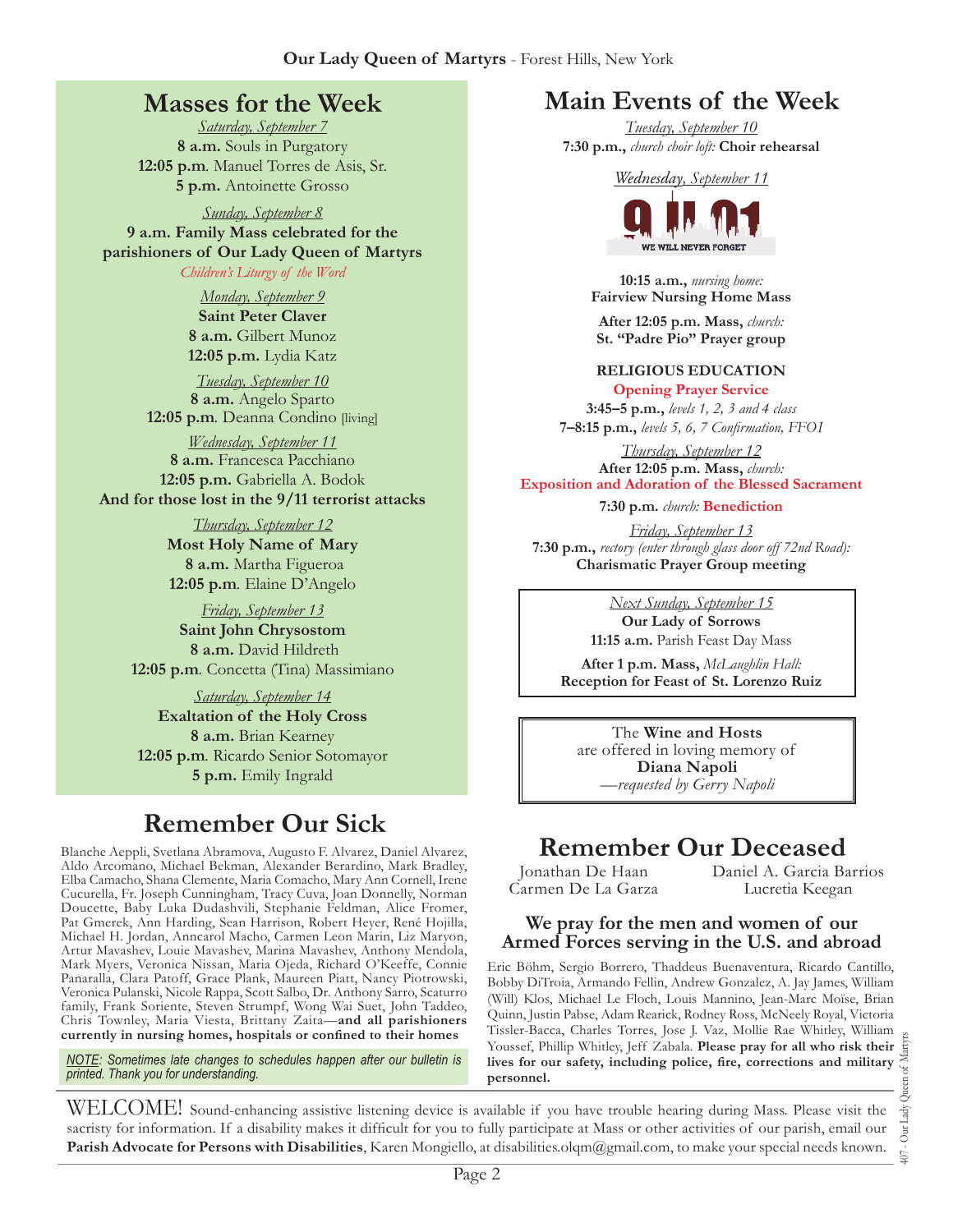# **Sunday Mass Assignments Order of Mass**

### **Saturday, September 7**

*5 p.m.* 

*Celebrant:* Father Passenant *Lectors:* Denise Bertolotti, Sandy Singh *Leader of Song:* Jennifer Gliere *EMHCs:* Joseph Pollini, Yorke Mizelle

### **Sunday, September 8**

*9 a.m.* 

*Celebrant:* Father Antonin

*Lectors:* Aldison Andrade, David Lee *Leader of Song:* Cheryl Manrique

*Children's Liturgy of the Word:* Emer Herity *EMHCs:* Pat Abes, Gerald Abes, Grace Sommero, Gina Warshaw

### *11:15 a.m.*

*Celebrant:* Bishop Sanchez *Lectors:* Victoria Moore, Gregory Stein *Leader of Song:* Paula Rocheleau Hernández *EMHCs:* Jacqueline Lakah, Joe Cardenas, Alicia Cardenas

## *1 p.m.*

*Celebrant:* Father Passenant *Lectors:* Marie O'Brien, Noila Johnson *Leader of Song:* Jennifer Gliere *EMHCs:* Maria de Jesus Aguirre, Eddy Eng, Beth Barretto *Members of the Altar Server Society at all Sunday Masses*

**Thank you to all those who serve as ushers**



### *First class is this Wednesday*

Religious Education at OLQM is for public school children grades 1–8 and high school students up to age 16. Classes are held at Our Lady Queen of Martyrs Catholic Academy building (corner of Austin St. and Ascan Ave.). Contact **olqmreled@gmail.com** or call our rectory (718-268-6251) to register by Wednesday, September 11. Registration: \$130 for one child; \$180 for two children; \$200 for three children. Forms and school year calendar can be downloaded at: **www.ourladyqueenofmartyrs.org/re**

**Twenty-third Sunday of Ordinary Time**

*Cycle C — Choir Mass 11:15 a.m.* **Entrance**

*Missal #443—*"O God, Our Help in Ages Past"

**Mass Parts:** Mass of Angels and Saints *(Janco)*

**First Reading** *Missal pg. 210—*Wisdom 9:13-18b

> **Responsorial Psalm** Missal pg. 210

**Second Reading** *Missal pgs. 210-211—*Philemon 9-10,12-17

**Gospel:** *Missal pg. 212—*Luke 14:25-33

**Homily**

**Offertory** "Now Let Us All Praise God and Sing" *(G. Young)—Choir Missal #680—*"The Lord Is My Light"

**Communion**

Organ Meditation "Ave Verum" *(W. A. Mozart)—Choir Missal #493—*"Age to Age"

**Closing Hymn** *Missal #719*—"How Firm a Foundation"

## **Second Collections**

›› Today's second collection is a "catch-up" parish collection if you were away this summer. There are also envelopes for Catholic Education and for the Catholic University of America (CUA).

›› Sunday, September 15, the second collection will be for our Parish Feast Day.

›› Please use the blue envelope at any time to contribute to the Parish Endowment Fund or, at our Parish Giving portal, select Blue Envelope from the pull-down menu. Read more at ourladyqueenofmartyrs.org/blue-envelope.



# **There's Still Time to Register for RCIA**

RCIA classes have begun, but there is still time to register. If you are age 18 or older and want to become a Catholic, or are a baptized Catholic who

needs to complete First Communion and/or Confirmation, RCIA is the answer. It is our privilege to help you become fully initiated into the Catholic Church.

Please contact Veronica McCarthy at olqmrcia@gmail.com or call 718-268-6251, ext. 27 for additional information.

Reminder: Sunday Mass Times are now Saturday Vigil: 5 p.m. Sunday: 9 a.m., 11:15 a.m. & 1 p.m.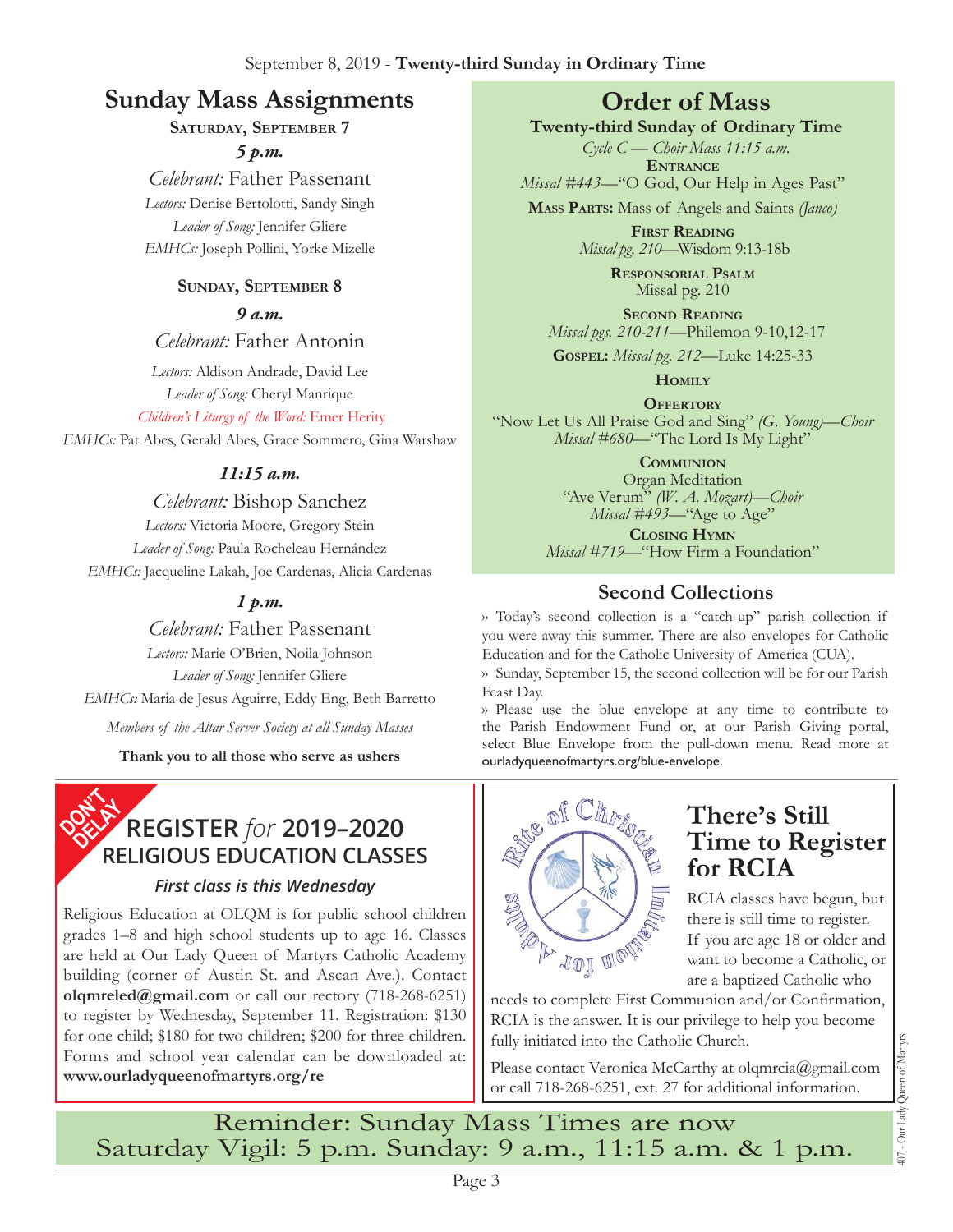### Recently at OLQM

## *Summer Missionary Appeal, August 25*

#### *photos by Andy Nguyen*

We want to thank everyone for your thoughtfulness in supporting the missionary appeal last month from Father Antony Alex (pictured below) on behalf of his diocese in India. Others gave the special gift of life during the summer blood drive on August 25. Many people will be helped because of your kindness. Additional photos by Andy Nguyen are on our website at: ourladyqueenofmartyrs.org/photo-gallery.







# **Caritas Initiative for Social Action Meeting September 17th at 7 p.m.**

As mentioned in previous bulletins, several parishioners are reviving the parish Social Action Committee. This week we offer this additional reflection, drawn from a U.S. Catholic Bishops statement, on the social mission of the parish:

"Our Roman Catholic tradition also calls us to show our respect for the Creator by our care for creation and our commitment to work for environmental justice. This vital tradition is an essential resource for parish life. It offers a framework and direction for our social ministry, calling us to concrete works of charity, justice, and peacemaking.

"We have much to learn from parishes that are leading the way in making social ministry an integral part of parish ministry and evangelization. We need to build local communities of faith where our social teaching is central, not fringe; where social ministry is integral, not optional, where it is the work of every believer, not just the mission of a few committed people and communities."

*If you are interested in Catholic social teaching and action and want to join this effort, then join us at the next meeting taking place in the rectory on Tuesday September 17 @ 7 p.m.*

To learn more about the legislative issues that impact us as Catholics and how you can express your opinion to our elected officials, please sign up for "action alerts" from the New York State Catholic Conference. Go to:

**[www.nyscatholic.org/nys-catholic-conference-action-center](https://www.nyscatholic.org/nys-catholic-conference-action-center/)**

## **Parish Group Activities**

**Bereavement Support Group Announces Fall Meeting Schedule:** The parish support group offers help and healing for the hurt of losing a loved one. Meetings are typically the first and third Mondays of the month from 7–9 p.m. in the main rectory meeting room. **September 16** (one meeting), **October 7 & 21**, **November 4 & 18**, **December 9** (one meeting). Please call ahead to the rectory (718-268-6251) if interested in attending. For other questions, email the group's facilitator, Commissioned Lay Pastoral Leader Yorke Mizelle, at [ymizelle@nyc.rr.com](mailto:ymizelle@nyc.rr.com).

\*\*\*\* **Attention Singers! OLQM Choir News:** If you enjoy singing, then we're for you! If you believe that singing at church adds a special dimension to worship, *11:15 a.m. Mass each Sunday*, then we're for you! If you would like to join the choir, please come up to the choir loft on **Tuesdays starting September 10. Rehearsals start at 7:30pm**.

\*\*\*\*

**Single Adults Group** resumes its monthly meetings on **Saturday, September 28 at 1:30 p.m.** And mark the date now for a 19th Anniversary Party on Saturday, October 26. Please call the hotline at 718-361-3201 for any questions and the latest news.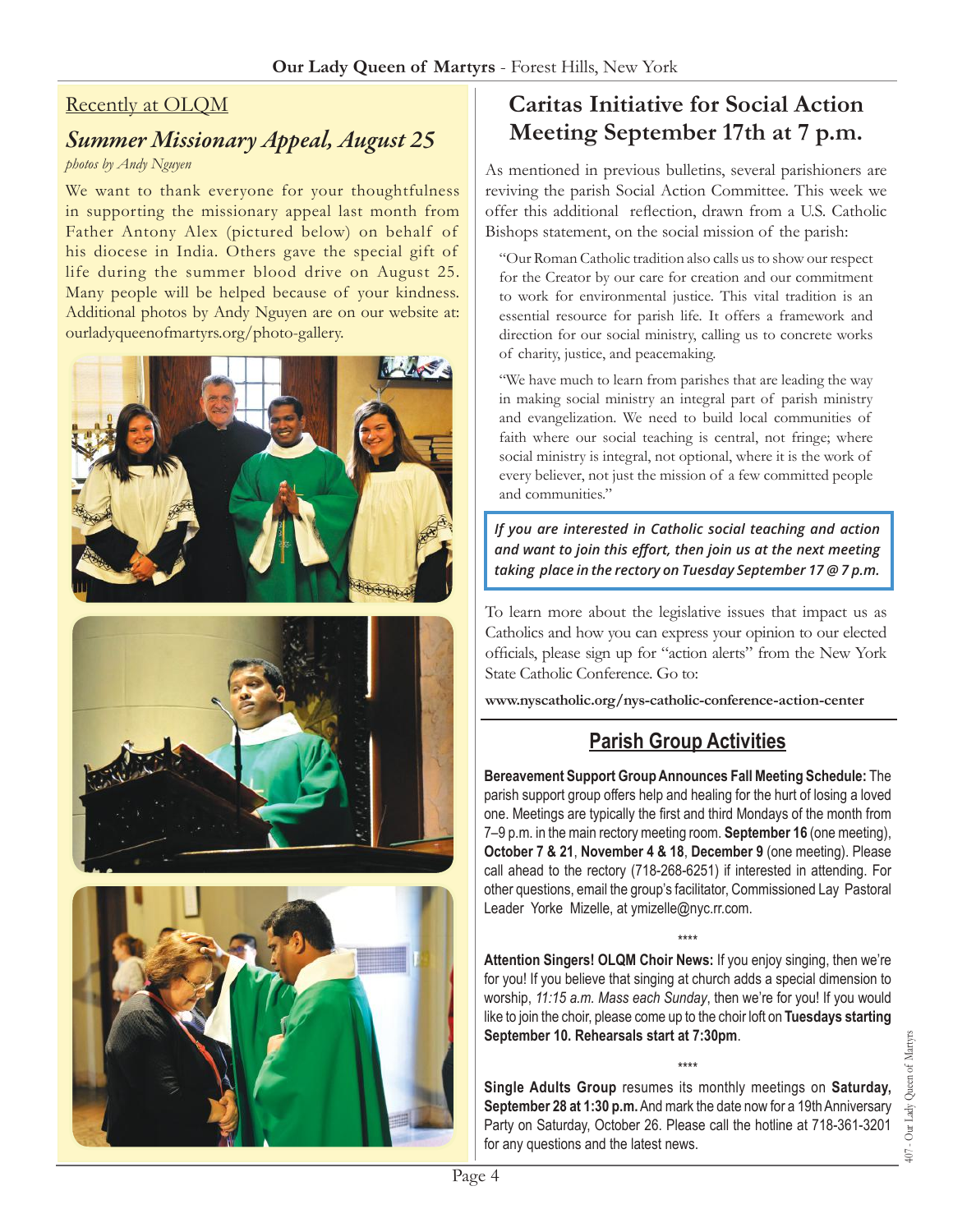## **Celebrate the Feast of San Lorenzo Ruiz**

#### **Next Sunday, September 15, at 1 p.m. Mass Fellowship will follow in McLaughlin Hall**

The OLQM Charismatic Prayer Group and the Filipino Community of our parish invite everyone to join us in this celebration. For more information and to make an in-kind donation or a monetary contribution for the reception, please contact the rectory (718-268-6251) or any one of these members of the San Lorenzo Committee: Cely De Borja 347-743-2304; Marilyn Pagmanua 347-791-4398; Cecille Mendoza 347-453-4147; Jun Pastrana 917-251-0596; Vergie Punto 917-770-0897; Raz De Asis 718-544-6741.



*Filipino martyr Saint Lorenzo Ruiz's official feast day is recognized as September 28 by the church, but our parish observes it this year at the 1 p.m. Mass on Sunday, September 15, with a festive reception afterward. Saint Lorenzo Ruiz is the patron saint of the Philippines, people working overseas, and altar servers.*

# **Recently Baptized at Our Lady Queen of Martyrs**

**Mark Ram Bommasa** son of Jenny and Venkat Ram Bommasa

**Anaia Rose Gutierrez** daughter of Ashley Gutierrez

**Marlie Lyn Partee** daughter of Lisa and Robert Partee III

**Brooklyn Cheyenne Pearson** daughter of Elizabeth and Andrew Pearson

**Eliana Rumi Prince** daughter of Annabel and David Prince

**Giorgio Nikolaus Ruiz Jones** son of Christina and Peter Jones

*Congratulations to the children, their parents and godparents!*

#### **National Collection for The Catholic University of America**

Did you know the Catholic Church has a national university? Today's special collection for CUA will help advance the University's work of preparing the next generation of leadership—both lay and religious—for our Church and nation. Contributions from faithful parishioners benefit thousands of students each year. Please be generous. Learn more at: **<collection.catholic.edu>**.

## **Parish Feast Observance at 11:15 a.m. Choir Mass Next Week**

September 15th also marks the Feast of Our Lady of Sorrows and yearly serves as the parish feast day for Our Lady Queen of Martyrs. We will have a Special Mass at 11:15 a.m. And, in light of this annual celebration we also ask that you enter our **Fall Fling Raffle**. You could be the winner of one of three cash prizes and support your parish! If you received tickets in the mail, please turn them in soon. Tickets will soon be available after Sunday Masses. \$20 each or five (5) chances for \$75. Purchase raffles for yourself or as gifts for family and friends. Winning tickets will be drawn on October 13th. Proceeds will go toward repairs to the church interior that are planned for summer 2020. Your help is greatly appreciated!

|                                                                                                                                                                                                                                                                                                                                             |                                                                                               | <b>Contact Us</b>                                                 |                                                                                    |
|---------------------------------------------------------------------------------------------------------------------------------------------------------------------------------------------------------------------------------------------------------------------------------------------------------------------------------------------|-----------------------------------------------------------------------------------------------|-------------------------------------------------------------------|------------------------------------------------------------------------------------|
| <b>Weekly Collections</b>                                                                                                                                                                                                                                                                                                                   | September 1                                                                                   | <b>BY EMAIL</b><br><b>Rectory Office:</b><br>rectoryolqm@aol.com  | <b>BY TELEPHONE</b><br>Rectory Office:                                             |
| Candle Offerings<br>1st Collection<br>2nd Collection (Pastoral Care)                                                                                                                                                                                                                                                                        | 1,433.00<br>8,411.00<br>2,633.00                                                              | Pastor's Office:<br>pastorolqm@aol.com<br>Administrator's Office: | 718-268-6251<br><b>Emergency</b> (last rites)<br>718-810-9788 (after office hours) |
| Online Parish Giving<br>Mail In                                                                                                                                                                                                                                                                                                             | 1,190.00<br><b>Bulletin Subjects:</b><br>225.00<br>olgmcomm@aol.com<br>13,892.00<br>21,250.00 | admn.olgm@yahoo.com                                               | OLQM Catholic Academy:<br>718-263-2622                                             |
| TOTAL<br>Weekly Income Needs*                                                                                                                                                                                                                                                                                                               |                                                                                               | <b>OLQM Catholic Academy</b><br>$info@$ olqmca.org                | Religious Education Office:<br>718-263-0907<br><b>RCIA Office:</b>                 |
| Surplus/(Deficit)<br>(7,358.00)<br>* Amount needed weekly to meet church expenses. Figures are unaudited. Totals do<br>not reflect other income sources. Our goal is to cover parish expenses through higher<br>first collections. This will ensure a fiscally sound position, without having to depend on less<br>reliable income streams. |                                                                                               | Pastoral Care Office:<br>dfport@gmail.com                         | 718-268-6251, ext. 27<br>OLQM Charity Outreach:                                    |
|                                                                                                                                                                                                                                                                                                                                             |                                                                                               | Religious Education Office:<br>olgmreled@gmail.com                | 718-268-6251, ext. 43<br><b>ONLINE</b><br>Website:                                 |
| Please remember the Roman Catholic Church of<br>Our Lady Queen of Martyrs in your will and estate planning.<br>Contact Bishop Sanchez or Father Passenant at 718-268-6251.                                                                                                                                                                  |                                                                                               | <b>RCIA Office:</b><br>olqmrcia@gmail.com                         | 407-Our Lady Queen of Martyrs<br>www.ourladyqueenofmartyrs.org                     |
|                                                                                                                                                                                                                                                                                                                                             |                                                                                               | Deacon Greg Kandra:<br>dcngreg@gmail.com                          | Facebook, Twitter and Instagram:<br>@OLQMChurch                                    |
|                                                                                                                                                                                                                                                                                                                                             |                                                                                               | Disabilities Advocate:<br>disabilities.olgm@gmail.com             | <b>OLOM Catholic Academy:</b><br>www.olgmca.org                                    |